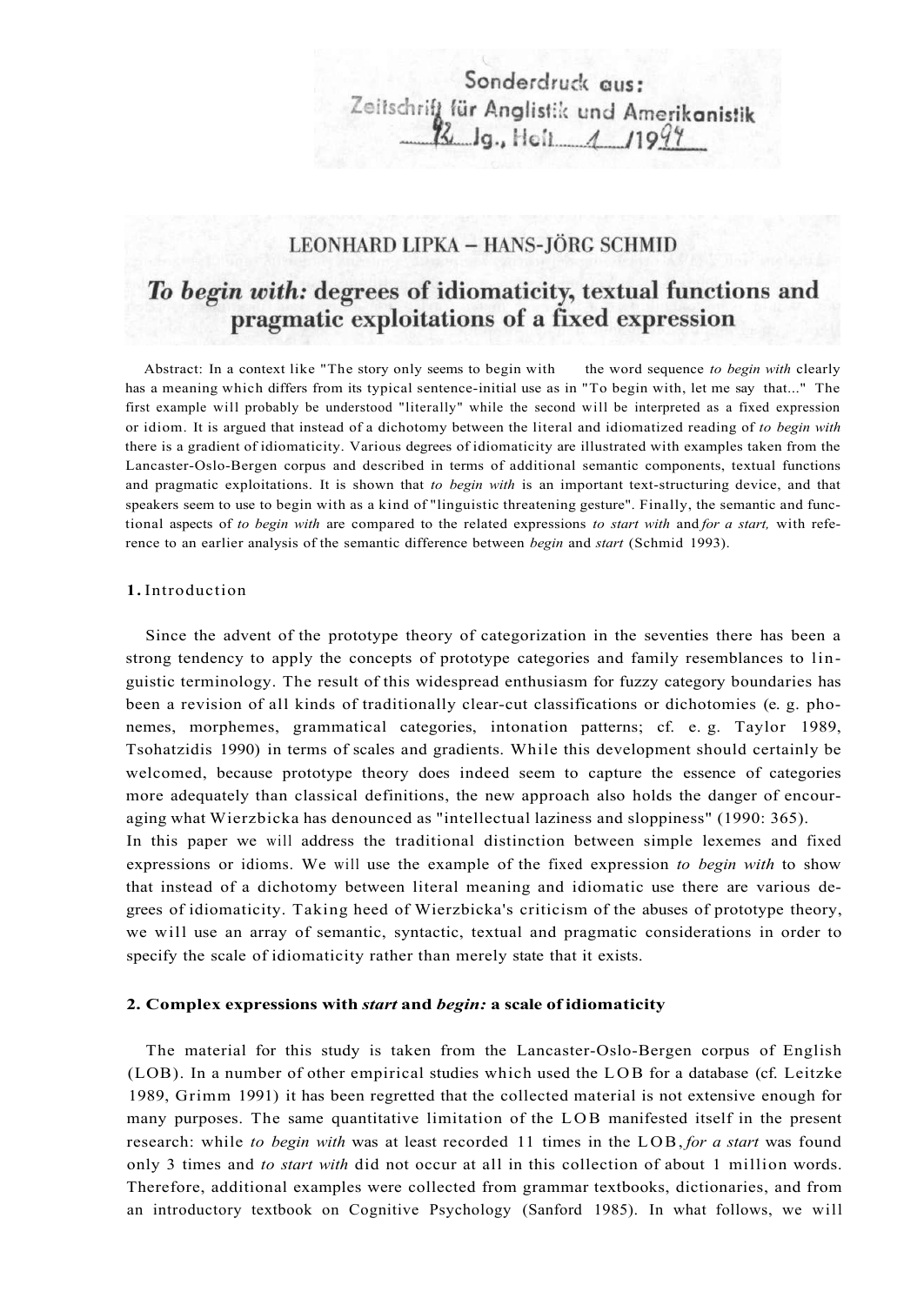focus our attention on the expression *to begin with,* and relate *to start with* and *for a start* to these findings in section 4.

To some readers, the claim that *to begin with* exhibits semantic idiosyncrasies which are caused by the fact that it has undergone a process one might call lexicalization may seem rather premature. And indeed, examples of the word sequence *to begin with* in the LOB can be provided which reveal this claim to be largely unwarranted. Example (1) is a case in point:

(1) [This] is often ignored so that the story only seems to begin with the otherwise inexplicable lorry-forays against red centres ... (LOB J 56 5)

In this example, any assertion that *begin* or *to begin with* acquires additional semantic elements over and above the prototypical attribute 'inchoative' would run into serious difficulties, because neither syntactic nor semantic clues can be obtained. It seems, then, that in example (1) *begin* is used in a construction which, by mere coincidence, is formally identical with the fixed expression *to begin with.* 

Now, by way of comparison, consider example (2).

(2) I would like to begin with the less developed members of the commonwealth and those territories which are still dependent. (LOB H 21 20)

At first sight, it again seems hardly convincing to call the sequence *to begin with* a lexicalized fixed expression. And yet, one may feel that an additional semantic element is present in (2) which is missing in (1). Hearing a speaker start his speech or lecture with the words *I would like to begin with* we are coaxed into assuming that this is only the beginning of a whole list of issues to be dealt with. From a transphrastic point of view, the sentence functions as an introduction to or an announcement of what is to come later, and *to begin with* contributes a major part to performing this function. More specifically, the 'announcing function' of (2) can be located in the meaning of *begin* (something that begins usually also goes on in some way) and in the fact that some sort of locutive object like *I would like to begin my speech with ...* has been omitted. It thus seems that the sequence *to begin with* in (2) comes a little closer to an idiomatized use than it does in (1), because it conveys one additional semantic element, which can roughly be glossed 'announcing that there is more to come'. Also, the omission of the locutive object is part of the idiomatization process.

Superficially, it is only a small step from example (2) to intuitively more idiomatized uses of *to begin with* such as (3) or (4).

- (3) Intention, I would suggest to begin with, is a term which is applicable when a certain roughly specifiable complex of conditions hold. (LOB G 63 139)
- (4) To begin with, the resurrection is held to be the revelation of the mystery of redemption, the open demonstration of God's saving activity to which all previous sacred history has been leading. (LOB D 08 150)

However, a closer look at the examples reveals a number of interesting observations. As in example (2) above, sentences (3) and (4) are preparing us for a list of several items. It could therefore be conjectured that the announcing function is a constant semantic element of the phrase *to begin with.* Indeed, many dictionaries in some way or other capture this idea of the "first of a number of points". Compare for example (5) and (6):

- (5) *To begin with:* 'the first reason is'
	- *To begin with, it's too cold, and besides, we have no money.* (LDCE)
- (6) You use the expression *to begin with* [...] to introduce the first of a number of things that you want to say. (COBUILD)

These paraphrasing dictionary entries are not immune to criticism. In particular, the use of the word "reason" in the entry in the LDCE is disputable. While a causative meaning element might perhaps be postulated for (4) and the example given in the LDCE, for (3) and many other examples it appears to be out of place. In addition, one might be inclined to argue over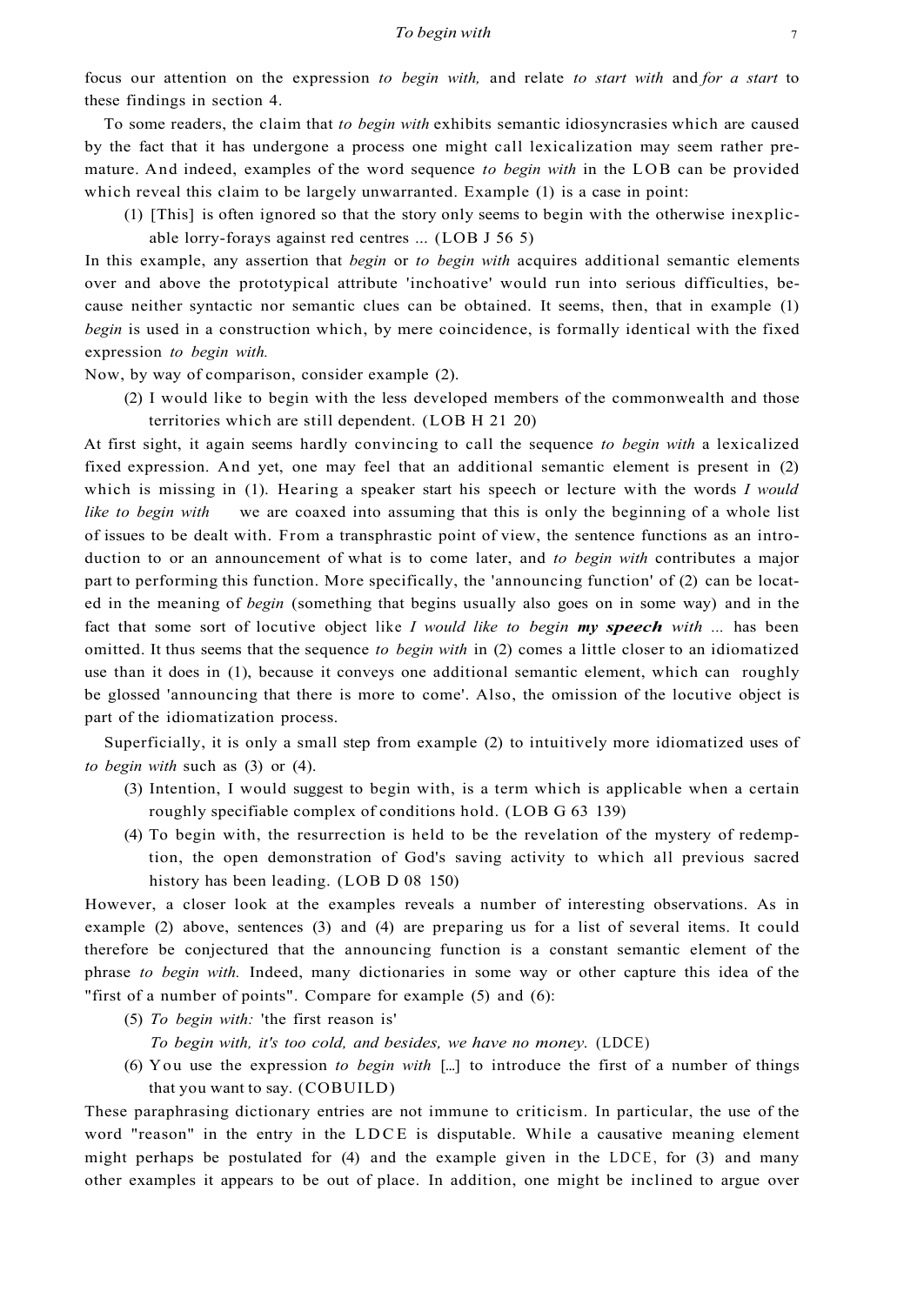the use of the word "first" in these dictionary entries. Although for all practical purposes, the intention of the respective lexicographers seems to be transparent enough, theoretically the relation between a *beginning* and a *first entity* is far from clear. After all, it is not inconceivable that something could be started with, say, the third point in a list. On the other hand, the lexicographers could reply that by virtue of the very fact that a certain point out of many is put at the start of e. g. a lecture, it in fact becomes the first point. This seems to be a rather elegant way of settling the unclear status of the word *first*. All the same, we must not forget that example (2), and for that matter also example (3), have taught us that as often as not the sentence containing the expression *to begin with* does not contain the first point of a list, but introduces or announces the list. We may therefore conclude that in contrast to literal uses as represented by example (1), *to begin with,* as a fixed expression, has acquired one of the two semantic elements 'announcing a list of items' or 'first point of a list of items'. It thus functions as a discourse signal.

A second point which distinguishes the idiomatized uses of *to begin with* from other examples is their formal invariability. Whereas above, it proved perfectly possible to expand example (2) from *I would like to begin with* ... to *I would like to begin my speech with* similar insertions into the expression *to begin with* are not feasible in (3) and (4). In fact, the formal invariability of a fixed expression is one criterion for idiomaticity which has been put forward by Russian linguists like I. A. Mel'cuk and N. N. Amosava (cf. Lipka (1974)) and which should always be kept in mind.

Thirdly, it must be noted that in idiomatic uses of *to begin with, begin* does not of course function as the main verb of the clause in which it occurs, as is the case in literal uses such as (1) or (2). Instead, the whole fixed expression *to begin with* is usually extracted from the clause pattern and functions as sentence adverbial (cf. (4)) or is put in some kind of commenting parenthesis (cf. (3) and section 3.1).

Finally, as a fixed expression *to begin with* exhibits phonological properties which do not occur in non-idiomatized and half-idiomatized uses such as (1) and (2) respectively. In (1) and (2), the preposition *with* is undoubtedly of very low intonatory prominence; in addition, its final fricative will, in assimilation with the ensuing homorganic  $\delta / \delta / \delta$ , obtain a voiced quality. In contrast, the comma in example (4) indicates a pause between the two sounds, separating the expression *to begin with* from the rest of the sentence. Listening to native people reading out sentences containing *to begin with,* one also realizes that they tend to emphasize the whole phrase by ending it with a slight rise in pitch on the word *with.* Concomitantly, the second syllable of the word *begin* acquires a much higher degree of tonic prominence than in (1) and (2), because the phrase *to begin with* functions as a tone unit in its own right. Similar phonological characteristics apply for the word sequence inserted between commas (*I would suggest to begin with)* in example (3).

We have so far singled out some semantic, formal, syntactic and phonological properties of the sequence *to begin with,* which justify our claim that it is an idiomatized or fixed expression. In addition, the fact that there are uses of *to begin with* which have only acquired one additional semantic element (cf. (2)) has shown that instead of a two-fold distinction between "literal" and "idiomatic", there is a gradient of idiomaticity running from clearly literal to more or less idiomatic uses.<sup>2</sup>

The examples we have provided so far give evidence that in idiomatic uses, *to begin with*  acquires additional functions which necessitate a step beyond simple semantic and syntactic considerations. In particular, we have seen that *to begin with* has an important textual function and is used as a discourse signal. In the following section we will discuss this textual function and try to show how it is exploited by speakers for pragmatic purposes (in a literal and a linguistic sense).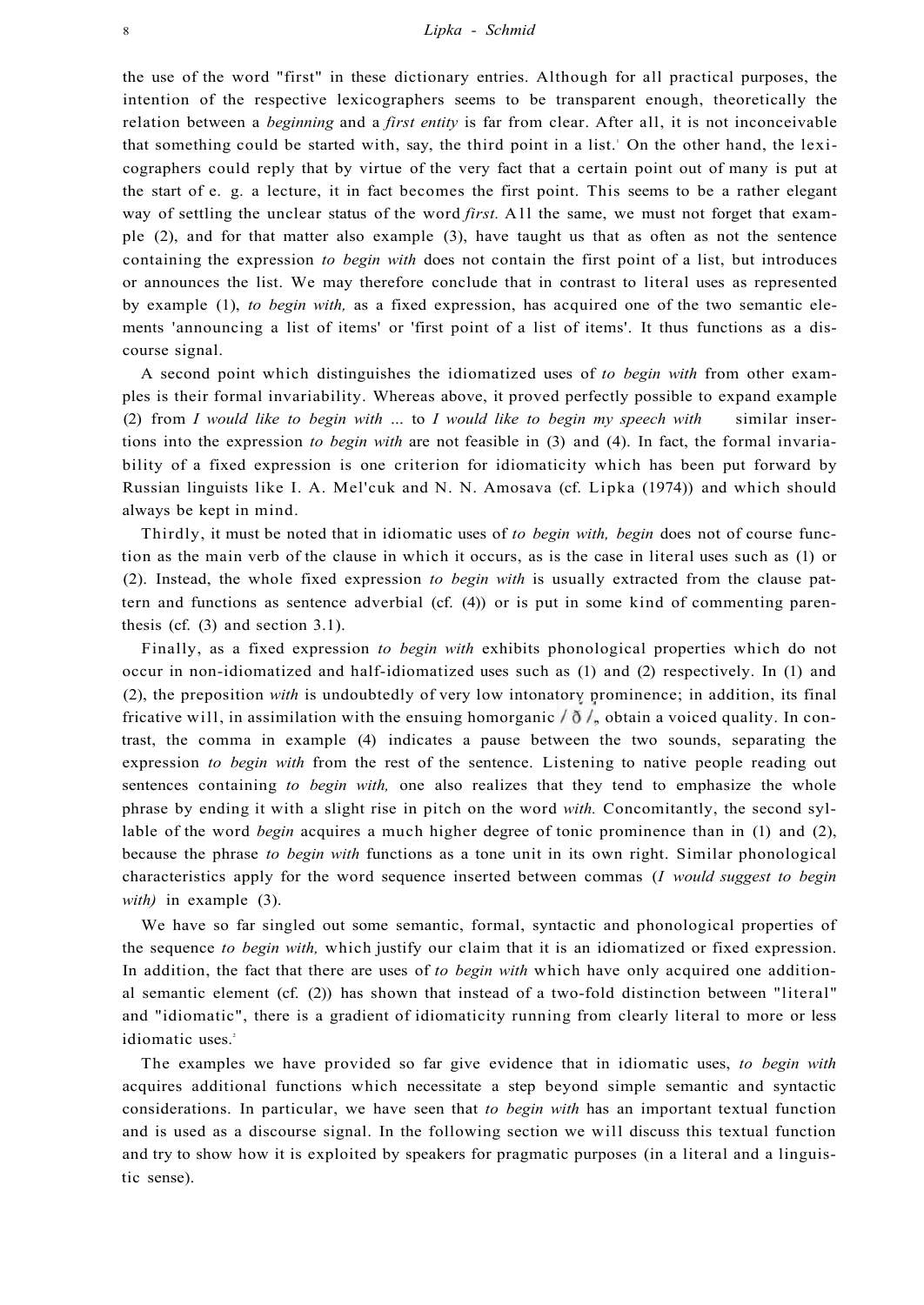3. *To begin with* as a discourse signal

*begin with* already mentions the first argument.

#### 3.1. Textual functions

It has already been mentioned that *to begin with* is frequently used in an announcing function. What the discourse signal *to begin with* eventually announces or introduces, and how it achieves this function, varies to a considerable extent. In example (3) the parenthesis containing *to begin with* serves as a kind of heading under which a number of arguments (which we have not provided) are ordered. As we have said, in these cases *to begin with* does not constitute the first element of a list, but introduces the list which follows. This has not been recognized by lexicographers.

In other examples in our corpus, *to begin with* does accompany the first point in a list of items, e. g. in (7):

(7) The new book [...] is a case in point. The book is, to begin with, curiously non-critical.

[...] There is, further an irreducable sentimentalism about the book. (LOB G 36 144) Here, the first sentence of the paragraph provides the heading while the sentence containing *to* 

As far as the content of the "list" is concerned, the variation is still greater. While it is true that sometimes a series of reasons is given (cf. (5)), this is not necessarily the case. In fact, *to begin with* can also introduce lists of other items such as points to be discussed or arguments put forward in favour of an assertion. This can be illustrated by providing more context for example (4) quoted above:

(8) These stages of development reflect the Church's changing outlook. To begin with, the resurrection is held to be the revelation of the mystery of redemption, the open demonstration of God's saving activity to which all previous sacred history has been leading. Secondly, the teaching of Jesus is held to be an essential part of the revelation, though its true significance was only known to the "elect". [...]. The third and final stage is the claim that [...]. (LOB D 08 150)

Example (8) gives a good idea of how speakers, or more often writers, employ to begin with in order to structure their textual output. After the topic has been introduced in the first sentence of the paragraph, *to begin with* serves as a marker for the first of the stages mentioned in the introduction, which is later taken up by the words *secondly* and *the third and final stage.* In cases like this, Keller (1981: 97f) speaks of the "semantic framing" of the "topic" by means of verbal signals which he calls "gambits". However, it is not really the topic that is structured by these signals, but the message itself, and in our opinion, the term "semantic framing" seems a little pompous for the simple establishment of a list of items. We will therefore steer clear of Keller's terminology altogether and use the more general term "discourse marker" introduced by Schiffrin (1987).

To sum up the discussion so far, we have seen that from a textual point of view *to begin with*  can mark either the announcement or the actual beginning of a list of various kinds of items. In cooperation with other textual signals it therefore enhances the internal structure of texts and creates text cohesion. In the by now classic account of cohesion presented by Halliday  $\&$  Hasan (1976), *to begin with* and the like are treated as surface signals for an underlying semantic relation labelled "conjunction". According to Halliday & Hasan, conjunction appears in an "internal" and an "external" variety. In essence, the distinction captures the recognition that sometimes conjunctive items only concern the way speakers present their discourse (cf.  $(9)$ ), and sometimes they relate real events to each other (cf. (10)).

(9) Next, he was incapable of inserting the key into the lock.

(10) Next, he inserted the key into the lock. (Halliday & Hasan 1976: 239)

In all the examples we have quoted so far, *to begin with* belongs to the internal type of conjunc-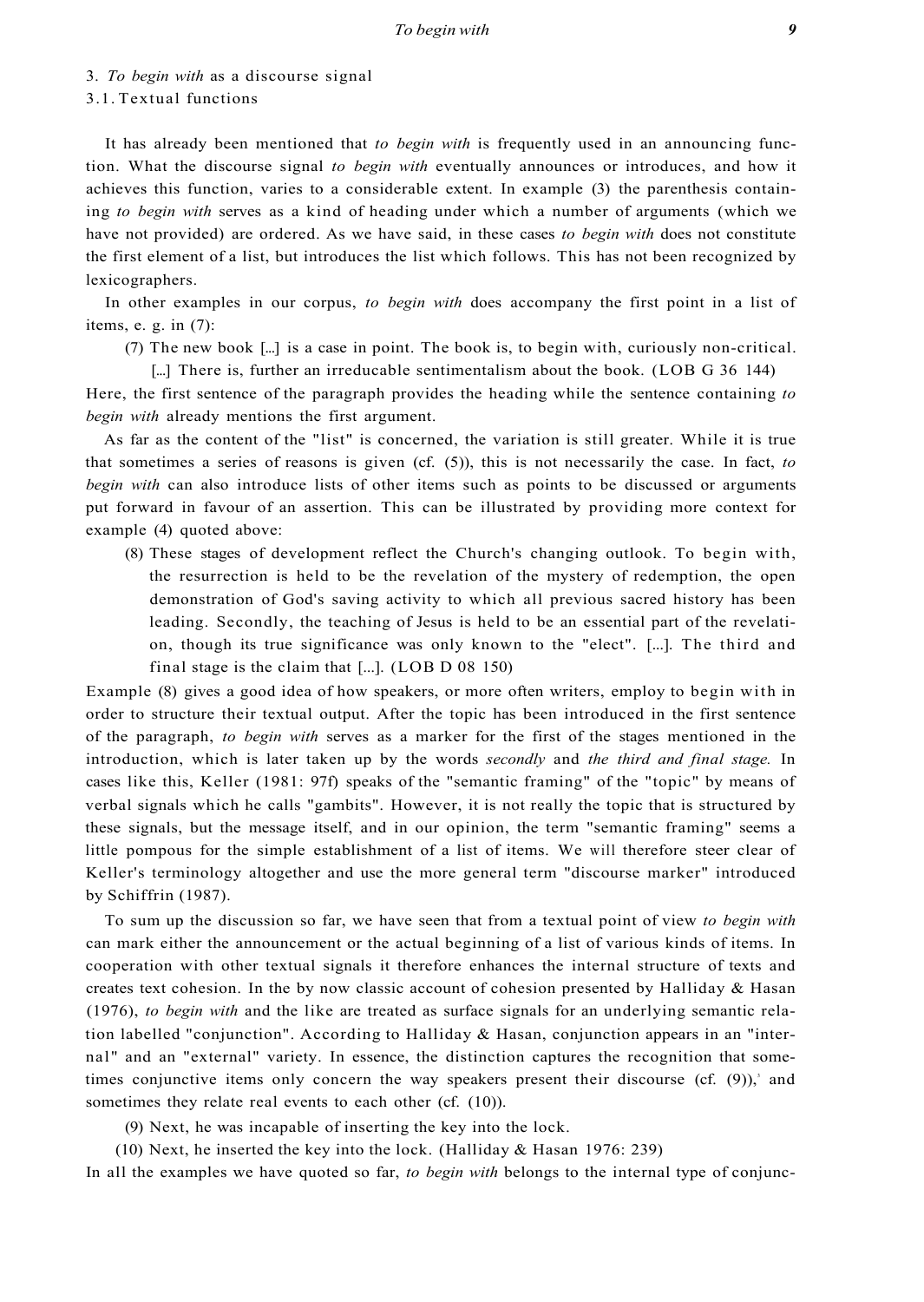tion and indeed in the lists provided by Halliday and Hasan (1976: 267) it occurs under "temporal relations (internal)" only. Yet the data in our corpus clearly show that *to begin with* is used in external function as well, as in (11):

(11) By degrees. Centigrade v. Fahrenheit.

The fight is on. *To begin with,* both temperatures will be put in the ring together. The press and the broadcasting authorities are asked to help. (LOB B 03 160)

In this example, *to begin with* is not just an element of the "speaker's organization of his discourse" (Halliday  $\&$  Hasan 1976: 239), but it also describes the order of the events as they occur in reality. Somewhat more confusing is example (12), which epitomizes the use of *to begin with* favoured by Sanford in his introductory textbook.<sup>4</sup>

(12) *To begin with,* we shall consider some important data on learning which can be interpreted in terms of the working memory hypothesis. Then we will move on to more specific ideas which have been associated with the working memory concept.

Comparing this example to (8), we realize that here *to begin with* is not used to put a structural grid on the ongoing part of the text, but rather on the passages that are to follow. This is reflected in the use of the main verb of the clause *(we shall consider* ...). So, although *to begin with* in (12) also refers to the organization of language, it differs from (8) in that a future linguistic act is predicted. In (8) it is part of the structuring of the immediate text passage itself, while in (12) *to begin with* refers to the structuring of the later text.

The difference between the internal and the external use of *to begin with* as a conjunctive signal is paralleled both in the dominant language function and in the type of speech act that is performed. The internal use exemplified by (8) is closely related to the interpersonal function of language, since it reflects "the speaker's own 'stamp' on the situation" (Halliday  $\&$  Hasan 1976: 240). In effect, *to begin with* here serves as a metalinguistic structural device. In contrast, the *to begin with* in (12) is a linguistic element that reflects the experiential function of language. Likewise we could argue that, applying Searle's (1976) taxonomy of speech acts, the utterance in (8) must be assigned to the group of representatives, because it is a statement. The first utterance in (12), on the other hand, makes predictions on a future act of the speaker and must therefore be classified as a commissive. So on a deeper level, the two seemingly so similar occurrences of *to begin with* in (8) and (12) reveal a number of interesting differences.

How does the position of *to begin with* in the sentence in which it occurs tie in with its textual function? Generally speaking, *to begin with* can be put into an initial, a medial or a final position. The data in our corpus indicate that while no correlations between position and the type of textual function can be established, there is a clear preference to use *to begin with* sentence-initially or, in parentheses, right after the subject as in (3) above. And this is of course hardly surprising, for a number of reasons. Since the most frequent syntactic function fulfilled by *to begin with* is that of a sentence conjunct (in the sense of Quirk et al. 1985), it tends to be found in the canonical conjunct position, i. e. at the beginning of the sentence. From a textual point of view it is again only sensible to put structural signals sentence-initially, because this is obviously a perceptually salient position. If a speaker envisages a strong structural grid of the type *To begin with ... Secondly ... Thirdly* ... etc., it is recommendable to employ these discourse markers at the beginning of their respective sentences.

#### 3.2 Pragmatic exploitations

In approximately 50 percent of the examples of *to begin with* that we have collected, the announcing function misfires, or in other words, *to begin with,* is not followed by a list. This raises the question whether in these cases speakers pursue other aims by using *to begin with*  and if so, what they are. We will put forward two possible ways in which speakers take advantage of the textual function of *to begin with* for other purposes.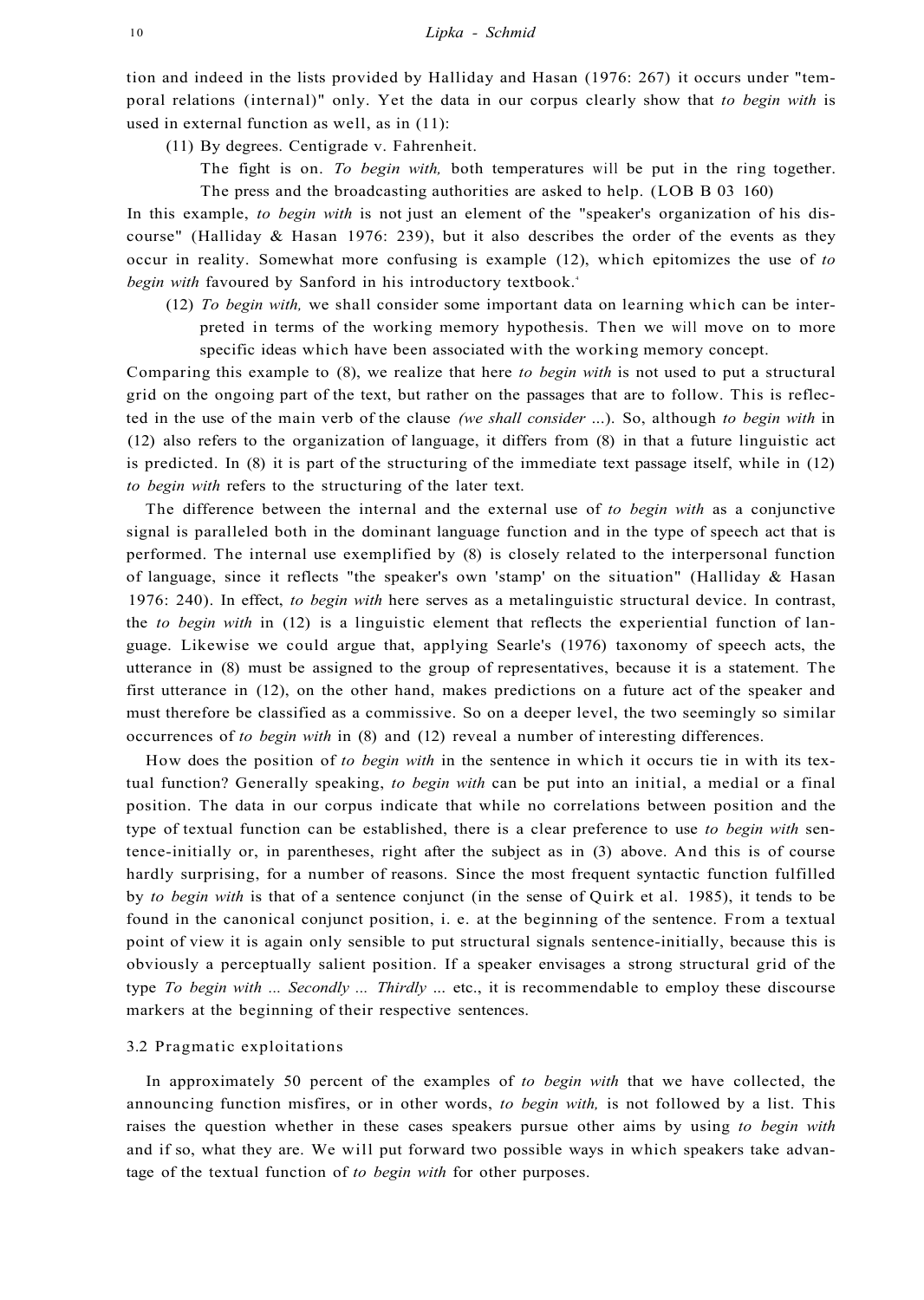Firstly, there can be no doubt that English speakers are well aware of the fact that not every *to begin with* is followed by more points. On the other hand, they nevertheless seem to assume that somehow or other *to begin with* is often or at least should in fact be followed by one or more further items or arguments. So, even though as speakers they tend to neglect the list themselves, as hearers or readers they expect some sort of continuation all the same. Thus, one might say that *to begin with* evokes an expectant state of mind in the hearer, who believes that there is more to come. It can therefore be exploited as a so-called "incompletion marker" (cf. Coulthard <sup>2</sup> 1985: 64), functioning analogously to more elaborate signals like *Yd like to make two points* or simpler markers such as *if, since* or *firstly.* When a speaker has uttered a discourse marker that, at least in principle, implies a further continuation and elaboration on the speaker's part, he or she manages to reserve the right to speak for an extended amount of time. Since after an announcement like *to begin with* it would be rather impolite to interrupt the current speaker right at the end of his or her first sentence, it functions in effect as a kind of floorsecuring device.

Secondly, according to the COBUILD dictionary, *to begin with* is used

especially when you want to correct something that someone else has just said EG *To begin with, the invitation for eight really means eight-thirty to nine.* 

This correcting function of *to begin with* is probably restricted to spontaneous spoken discourse and is therefore not recorded in our corpus, which is derived from written texts. Ultimately, it is a matter of conjecture whether the correcting function, which is undoubtedly sometimes intended by speakers, is derived from the meaning of the idiom or from its textual function, perhaps the function as an incompletion marker. Be that as it may, it seems to be the case that the correction function and the use as incompletion marker taken together, have led to uses of *to begin with* which we would like to interpret as "linguistic threatening gestures". By this term we refer to situations — probably familiar to the reader — where we are desperately seeking arguments for refuting someone else's statement. To gain time and to intimidate the other person we begin our utterance with *to begin with,* thus creating the impression that we have a whole list of arguments in store which we will advance to support our point of view. Since, however, we are in fact particularly short of arguments, what we do is in effect impose on the other person. Under such situational circumstances, *to begin with* is used to feign arguing power; it can be said to function as a linguistic threatening gesture.

#### 4. *To begin with, to start with, for a start*

It is rather obvious that *to begin with* resembles two other formally complex discourse markers, viz. *to start with* and *for a start.* How are the three related to each other? First of all, it must be mentioned that due to the shortage of examples in the LOB and Sanford (1985), our observations concerning this question have to rely on the examples provided by dictionaries and on the judgment of native speakers. In the LOB, *to start with* does not occur at all and *for a start*  was recorded only three times. In Sanford (1985), there are two examples of *to start with* and none of for a start. How can this significant difference in the frequency of occurence of to begin *with* on the one hand and *to start with* and *for a start* on the other be explained? In this section, we will consider a) semantic, b) stylistic and c) functional aspects which seem to be responsible for the different frequency of to begin with, to start with and for a start.

a) What, in semantic terms, is the difference between the verbs *begin* and *start?* In an earlier study (Schmid 1993), the internal category structure of the two verbs was investigated. The data for this research consisted of 318 examples of *start* and 472 examples of *begin* taken from the LOB. All 790 occurrences of the two verbs were subjected to a computer-aided contextual anal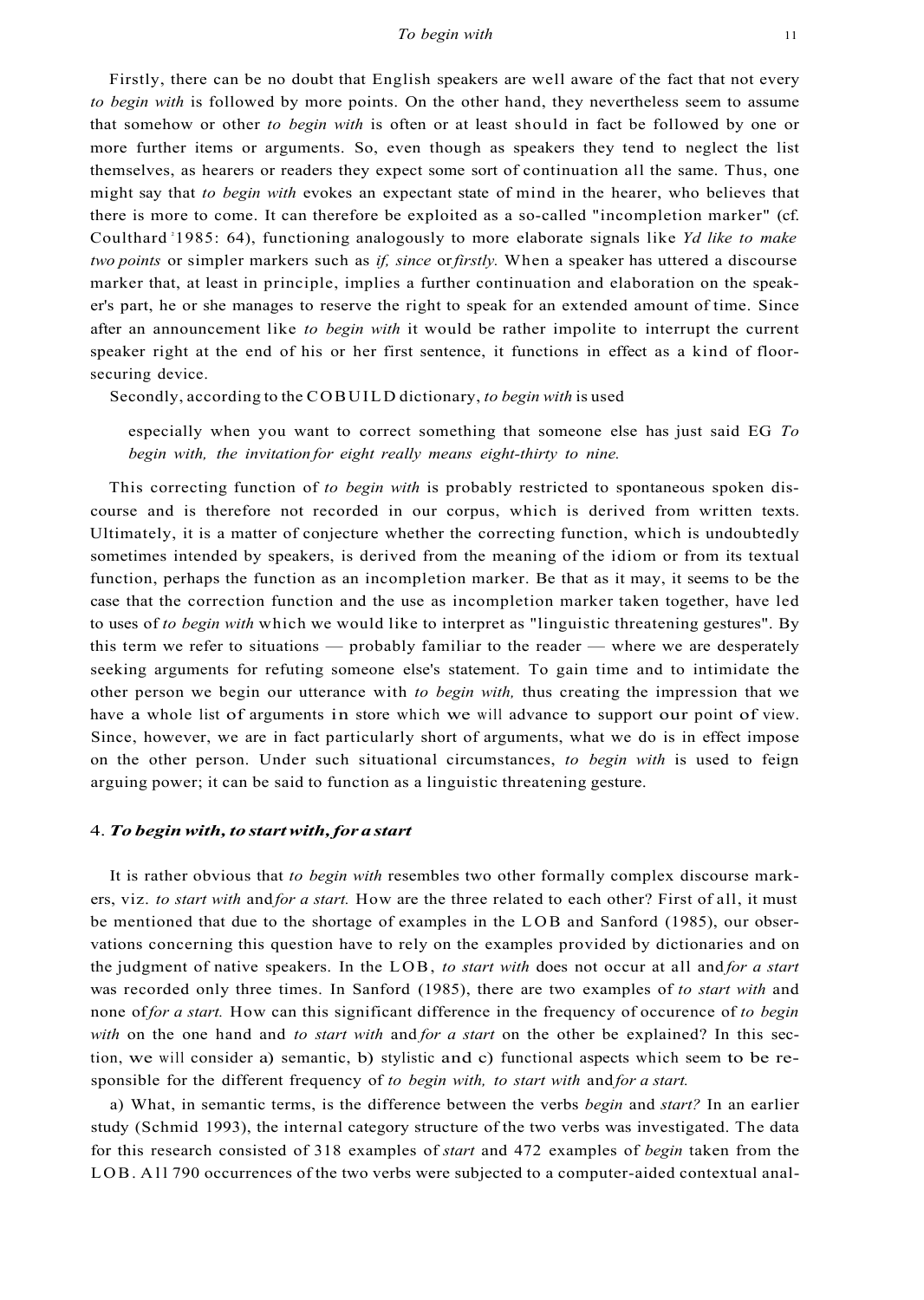ysis which took into account various semantic and grammatical features deducible from their linguistic environment. The results of this study are summarized in figure (1), where tentative labels for the subcategories of the verbs are rendered in quotation marks, while their meaning is schematically specified by means of semantic features or attributes.

Figure 1 shows that both *start* on the left hand side and *begin* on the right hand side display networks of subcategories which overlap in a family resemblance fashion (cf. Rosch & Mervis 1975). In terms of frequency of occurrence, both verbs merge in a common prototypical core represented in the diagram by the bold box. The meaning of this shared prototypical subcategory can be characterised by the attributes 'inchoative' and 'dynamic', with *start* tending towards 'agentive' contexts and *begin* towards 'non-agentive' contexts. In other words, both *start* and *begin* most frequently denote beginnings of actions *(start:* 67.6%, *begin:* 93.4% of the respective total of occurrences); however, even within this shared meaning (whose frequency of occurrence leads to the "naive" view that *start* and *begin* are synonyms), *begin* differs from *start* in that *begin* often takes the agent out of focus. For an illustration compare examples (13) and (14):

- (13) The race began.
- (14) The sprinters started to run.

Clearly, the two verbs are interchangeable in the two sentences, but the statistical evidence shows that English speakers prefer *begin* in non-agentive and ergative contexts like (13) and *start* in the canonical agentive construction like (14).



Figure 1: Schematic representation of the internal category structure of start and begin (Schmid 1993: 268)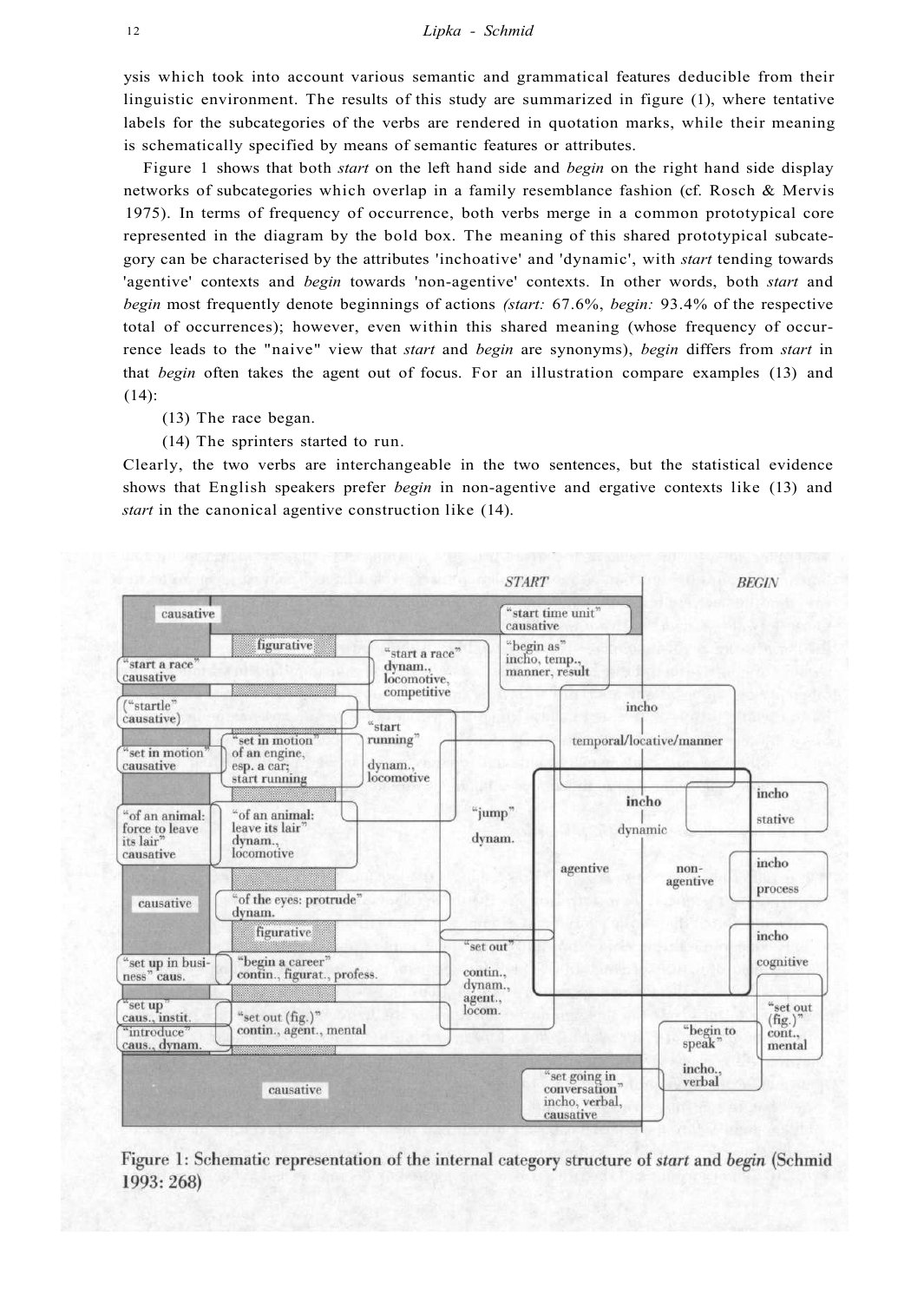#### *To begin with* 13

Yet this difference in meaning is minute compared to the semantic contrast recognizable in the rest of the category network. Quantitatively, even a cursory glance at the diagram will show that whereas the category structure of *start* is highly complex, branching out in various polysemous chains, the use of *begin* is confined to a rather limited area. Semantically speaking, *begin*  is used more often than *start* for gradual beginnings, mostly in the cognitive or emotive domains, and for contexts involving speaking and talking. Thus, the LOB data indicate that statistically people prefer  $(15)$ ,  $(16)$ ,  $(17)$  and  $(18)$  to  $(15')$ ,  $(16')$ ,  $(17')$  and  $(18')$ .

- (15) The pattern began to emerge ... (LOB G 49 105)
- (16) Then I began to think. (LOB G 09 161)
- (17) He began to feel limp ... (LOB K 27 95)
- (18) 'Look here', he began,... (LOB L 11 124)
- (15') The pattern started to emerge ...
- (16') Then I started to think.
- (17') He started to feel limp ...
- (18') \*'Look here', he started, ...

*Start,* on the other hand, is used to denote dynamic and often sudden beginnings of actions. In addition, and this is in fact related to its etymological origin OE *styrtan,* 'jump' etc., *start* leaves the inchoative area and covers a whole range of purely dynamic, figurative and causative meanings.

This major semantic difference between *begin* and *start,* which manifests itself in a higher frequency of occurrence for *begin* in mental context and when the beginning of speaking is denoted, fits in nicely with our findings concerning *to begin with* and *to start with.* We have seen that either of the fixed expressions can be used to refer to the structuring of discourse or for other linguistic and metalinguistic activities. It can therefore hardly come as a surprise that the fixed expression derived from the verb which specializes in this type of context is more frequent. In fact, the parallel in the contrast between *begin* and *start* on the one hand, and *to begin with* and *to start with* on the other, can be regarded as further support for our claim that the ties between the original and the lexicalized meaning of a fixed expression are not completely severed.

b) In addition to these semantic considerations, the style of the texts we have used could be a determining factor for the difference in frequency between the three fixed expressions. According to the judgment of native speakers, *begin* is considered to be slightly more formal than *start,* and is therefore even today preferred in written language, when the two are semantically interchangeable. The same probably applies to the fixed expressions derived from the two verbs,<sup>5</sup> and so the shortage of *to start with* and for a start in our written text corpora may not be a coincidence.

c) Finally, it seems reasonable to differentiate between the various functions that all three discourse markers can have. Take the message-structuring function. Undoubtedly, the mental chunking and structuring of an utterance into various points that will be made requires at least a minimal amount of preplanning activity. We would therefore expect that the announcing function of *to begin with, to start with* and *for a start* is particularly dominant in highly-edited written texts and maybe in the speech of experienced speakers such as politicians and lecturers. From the point of view of text genres, however, this kind of textual output again belongs to rather formal text types where *begin* and consequently *to begin with* will tend to occur more often than *to start with* and *for a start.* Conversely, the correcting function and the imposing threatening gesture will more often be exploited in spontaneous spoken speech, where *start* is more frequently chosen. So everyday unplanned discourse is the area where we would also expect *for a start* and *to start with* to crop up mosten often.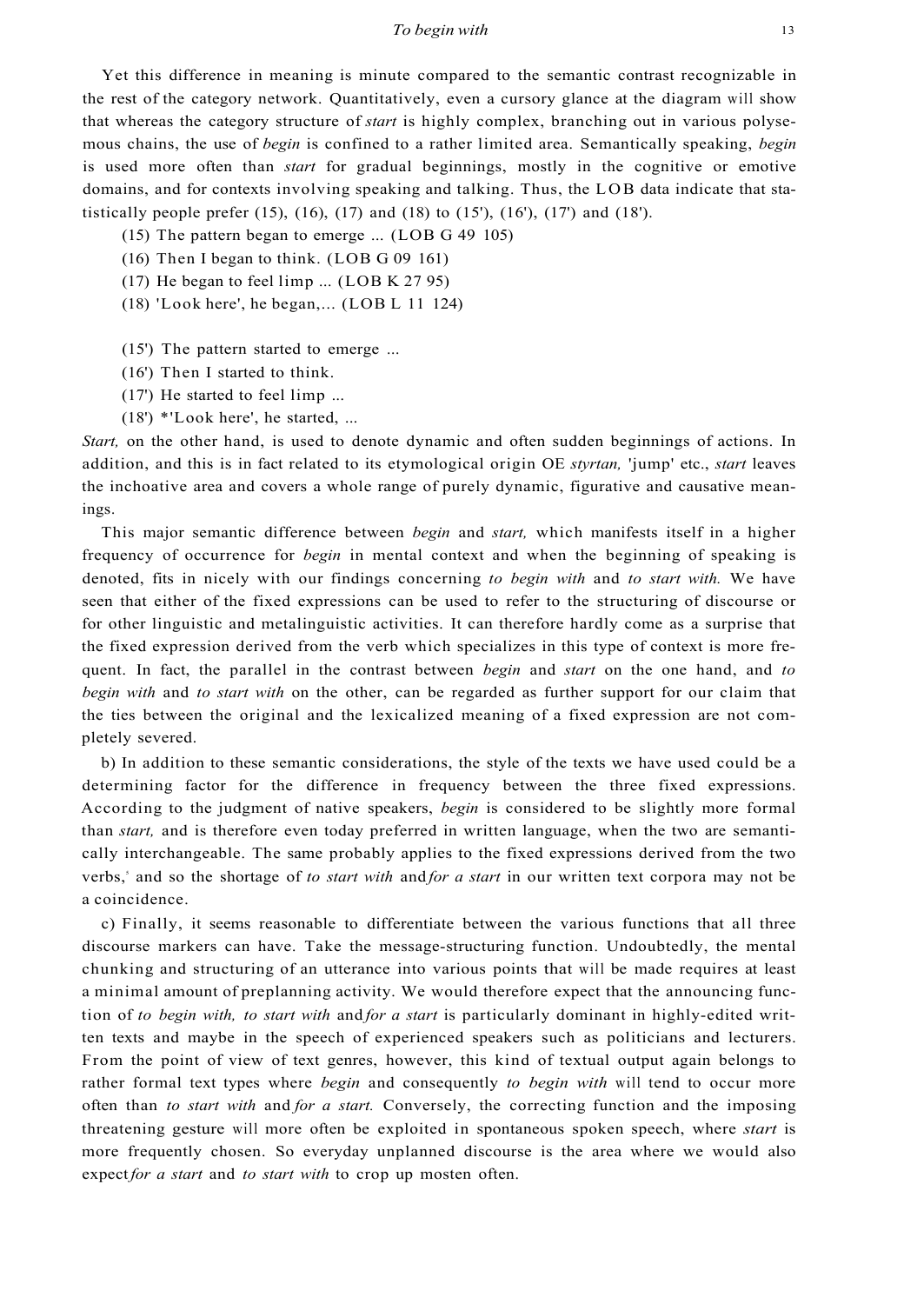Altogether, we have provided a number of explanations for the higher frequency of occurrence of *to begin with* over *to start with* and *for a start,* which, however, can hardly be proved by reference to our working corpus.

#### **5. Summary and conclusion**

What have we been able to find out about the fixed expression *to begin with?* We have tried to show that it would be misleading to think of *to begin with* as an expression which has one specific idiomatic meaning. Instead we would like to propose a cline of idiomaticity, ranging from literal uses of the sequence *to begin with* over uses which only introduce or announce a list, to fully idiomatized uses, which do not only exhibit specific semantic, formal, syntactic and phonological properties, but also perform one or more textual and pragmatic functions. Even among the clearly idiomatic uses, it seems possible to distinguish between more or less idiomatized examples, e. g. between those involving the correcting function or what we have called the linguistic threatening gesture on the one hand, and those which simply introduce an enumerating grid, structuring the text, on the other.

The idea of a gradient of idiomaticity of course raises the question whether the diachronic lexicalization process, which has lead to the idiomatic use of *to begin with,* might or even must have gone through the same stages. The earliest record of *to begin with* in the OED dates from the year 1531:

And, to begin withal, they said *Confiteor.* 

As indicated by the quotation and also pointed out in the OED, the earlier version of to *begin with* was *to begin withal.* This can be seen as a clue that historically, to *begin with* is not derived from "normal" uses of to begin with but has probably functioned as an adverbial phrase right from the start. As far as the various semantic, grammatical, textual and pragmatic properties of the modern *to begin with* are concerned, the OED provides no further evidence of their evolution. Whether the progression towards semantic and pragmatic complexity that we have outlined has a diachronic parallel must therefore remain a matter of speculation.

Finally, abstracting from the examples that we have dealt with, we hope to have shown that an isolated semantic and/or syntactic analysis of fixed expressions clearly is not adequate any more in the nineties. As Fillmore et al. (1988) have demonstrated for the case of *let alone,* it is not only useful and instructive, but even necessary, to take textual and pragmatic considerations into account, when such apparently simple idioms are investigated.

- 1 It is not uncommon, for example, in a discussion following a lecture, that the speaker could answer a series of questions by saying: to take up your last point first.
- 2 For various linguists who have recognized that there are degrees of idiomaticity, as for example in Fraser's "frozenness hierarchy" postulated in 1970, cf. Lipka (1974).
- 3 Note that the comma after *next* indicates a pause, as in (4), and as opposed to (10).
- 4 It is worth mentioning that in fact seven of the ten examples of *to begin with* in Sanford (1985) follow the same pattern. This shows the danger of relying too much on a small number of authors, because obviously writers have predilections for certain wordings they habitually use. On the other hand, this is a strong argument for using text corpora which consist of language samples of different origins as e. g. the LOB corpus.
- 5 Allen (1990) and Quirk et al. (1985) mark *for a start* as *colloq.* and *informal* respectively.

#### References

Allen, Richard E. (1990), The Concise Oxford Dictionary of Current English, 8th. ed., Oxford. Coulthard, Malcolm (1985; 1977). An Introduction to Discourse Analysis, 2nd. ed., London-New York. Fillmore, Charles J., P. Kay, & M.C. O'Connor (1988), "Regularity and Idiomaticity in Grammatical Constructions: The Case of Let Alone", Language 64, 501-538.